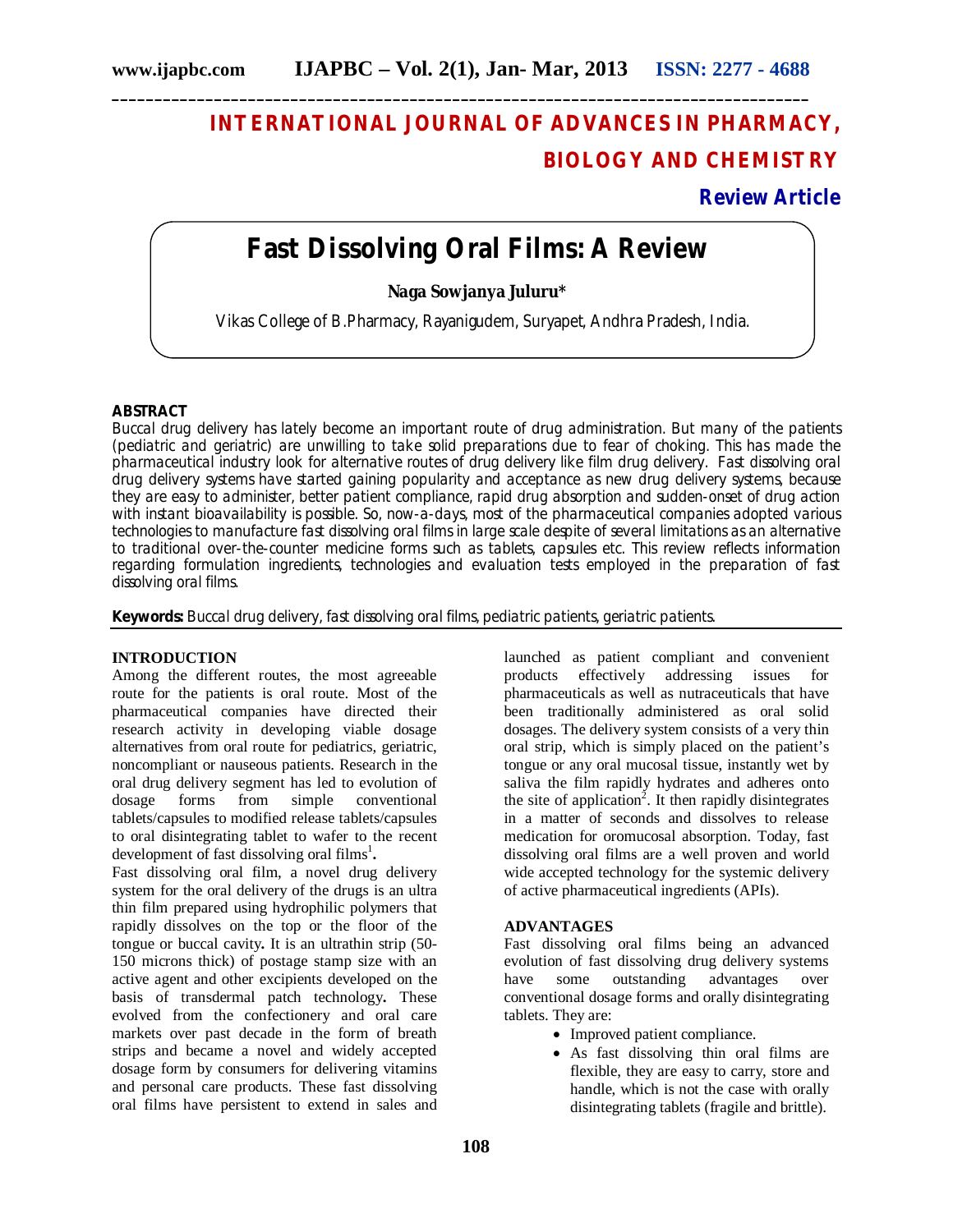**\_\_\_\_\_\_\_\_\_\_\_\_\_\_\_\_\_\_\_\_\_\_\_\_\_\_\_\_\_\_\_\_\_\_\_\_\_\_\_\_\_\_\_\_\_\_\_\_\_\_\_\_\_\_\_\_\_\_\_\_\_\_\_\_\_\_\_\_\_\_\_\_\_\_\_\_\_\_\_\_\_\_**

- Precision in the administered dose is ensured from each of the strips as compared to drops or syrup formulations.
- Water is not needed for administering, so problem encountered in swallowing of tablets or capsules can be evaded.
- Patients suffering from repeated emesis, dysphagia, motion sickness prefer this dosage form as they are unable to swallow large quantity of water.
- Availability of larger surface area leads to fast disintegration and dissolution in the oral cavity.
- As the oral mucosa is being highly vascularized, drugs directly enter the systemic circulation without undergoing first-pass hepatic metabolism. This results in improved oral bioavailability of molecules.
- These films can be manufactured through economically feasible nonsophisticated procedures and uncomplicated equipment.

# **DISADVANTAGE**

High dose cannot be incorporated into the film  $3,4$ .

#### **FORMULATION INGREDIENTS Drug (1-25%)**

Several class of drugs can be formulated as mouth dissolving films including antiasthamatics (Salbutamol sulphate), antiulcer (Omeprazole), expectorants, antitussives, NSAID'S (Valdecoxib, Meloxicam)<sup>5,6,7</sup>.

# **Water Soluble Polymers (40-50%)**

To obtain the desired film properties, polymers can be used alone or in combination.

Generally water-soluble polymers are used as film formers as they achieve rapid disintegration, good mouthfeel and mechanical properties to the films. The strength of the film depends on the type of polymer and the amount in the formulation. By increasing the molecular weight of polymer film bases, disintegration rate of the polymer decreases. Polymers frequently used as film formers are water soluble grades of cellulose ethers, polyvinyl alcohol, polysaccharides, polyvinylpyrrolidone K-90, polyethylene glycols, pullulan, gelatin, carboxmethylcellulose cekol 30, hydroxy propyl methyl cellulose E-3 and K-3, methyl cellulose A-3, A-6 and A-15, pectin, sodium alginate, hydroxypropylcellulose, maltodextrins and eudragit  $RD10^{8,9,10}$ .

# **Plasticizers (**0-20%)

Plasticizer enhances mechanical properties such as tensile strength and elongation to the

film by reducing the glass transition temperature of the polymer. It also reduces brittleness of the strip as a result improves its flexibility. Choice of plasticizer depends upon type of solvent used and its compatibility with the polymer. Some of the commonly employed plasticizers are phthalate derivatives like dimethyl, diethyl and dibutyl phthalate, low molecular weight polyethylene glycols, castor oil, citrate derivatives like tributyl, triethyl, acetyl citrate, triacetin and glycerol. Improper use of plasticizer may lead to blooming, film cracking, splitting and peeling of the strip<sup>8,11,12,13</sup>.

#### **Surfactants**

Surfactants are used as wetting or solublising or dispersing agent so that the film is getting dissolved within seconds and release active agent immediately. Commonly employed are polaxamer 407, bezathonium chloride, sodium lauryl sulfate, tweens, benzalkonium chloride, etc. Out of these most predominantly used surfactant is polaxamer  $407^{14}$ .

#### **Sweetening agents**

Some of the commonly employed sweeteners are dextrose, sucrose, fructose, glucose, isomaltose, polyhydric alcohols (sorbitol, mannitol), etc. Artificial sweeteners like saccharin, cyclamate, aspartame (first generation) and acesulfame‐K, sucralose, alitame, neotame (second generation) can also be used  $15$ .

#### **Saliva stimulating agents**

Saliva stimulating agents are used to increase the rate of production of saliva that would help in the faster disintegration of the rapid dissoving strip formulations. Examples of salivary stimulants are citric acid, malic acid, lactic acid, ascorbic acid and tartaric acid. Among these the most preferred one is citric acid <sup>16</sup>.

# **Flavouring agents**

The quantity of flavouring agent required to mask the taste depends on the flavour type and its strength. Commonly employed are fruity flavours (vanilla, cocoa, coffee, chocolate, citrus), flavour oils (peppermint oil, cinnamon oil, oil of nutmeg). Flavours can also be chosen from oleo resins, synthetic flavour oils and extract derived from various parts of the plants like fruits, flowers etc.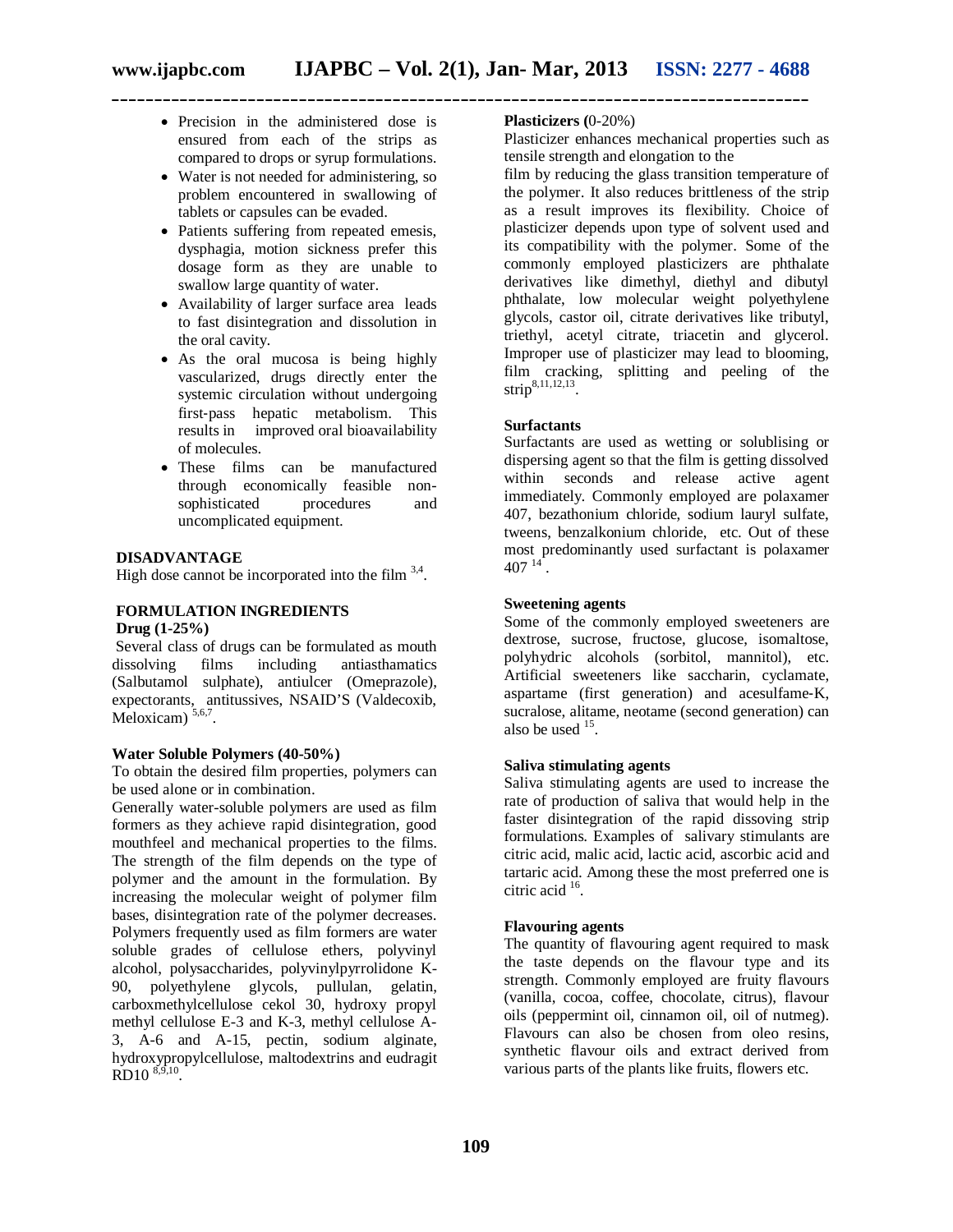#### **Colouring agents**

Generally incorporated colouring agents are FD&C colours, natural colours, pigments such as titanium dioxide etc  $17$ .

# **MANUFACTURING METHODS**

To manufacture fast dissolving oral films, following methods are generally employed:

- a. Semisolid casting.
- b. Rolling.
- c. Solvent casting.
- d. Solid dispersion extrusion.
- e. Hot melt extrusion.

#### **a. Semisolid casting**

In this method at first a solution of watersoluble film forming polymer is prepared. Then the resulting solution is added to a solution of acid insoluble polymer (e.g. cellulose acetate phthalate) which was prepared in ammonium or sodium hydroxide. The ratio of the acid insoluble polymer to film forming polymer should be 1:4. A gel mass is obtained on addition of suitable amount of plasticizer. By the means of heat controlled drums, finally the gel mass is casted in to the films or  $ribbons$ <sup>18</sup>.

#### **b. Rolling**

Solvents mainly used in this method are water and mixture of water and alcohol. By the means of high shear processor, active agent and other ingredients are dissolved in small portion of aqueous solvent. Water soluble hydrocolloids are dissolved in water to form homogenous viscous solution. Then the resultant solution or suspension containing drug is rolled on a carrier. Finally the obtained film is cut in to desired shapes and sizes <sup>19</sup>.

#### **c. Solvent casting**

In this method water soluble polymers are dissolved in water and the drug along with other ingredients is dissolved in suitable solvent. Then both the

# **2. Tear resistance**

Principally very low rate of loading 51 mm (2 in.)/min is employed and is designed to measure the force to initiate tearing. The maximum stress or force (that is generally found near the onset of tearing) necessary to tear the specimen is noted as solutions are mixed,stirred, finally casted in to the petri plate and dried <sup>18</sup>.

## **d. Solid dispersion extrusion**

Firstly solid dispersion is prepared by extruding immiscible components with drug and then shaped in to films by the means of dies  $19$ .

#### **e. Hot melt extrusion**

In hot melt extrusion method at first drug is mixed with carriers in solid form. Then the mixture is molten by the means of extruder having heaters. Lastly the melt is shaped in to films by the dies  $20$ .

#### **EVALUATION TESTS Morphology study**

The morphology of the films is studied using Scanning Electron Microscopy (SEM), at a definite magnification<sup>5</sup>.

#### **Organoleptic evaluation**

For this purpose invitro methods of utilizing taste sensors and specially designed apparatus are being used. These *invitro* taste assessment apparatus are apted for high‐throughput taste screening of oral pharmaceutical formulations<sup>21</sup>.

#### **Thickness**

It can be measured by micrometer screw gauge at different locations. It is crucial to determine uniformity in the thickness of the film as this is directly related to the accuracy of dose in the strip.

### **Mechanical properties**

Three mechanical properties namely tensile strength, tear resistance, elastic modulus and percentage elongation are calculated.

#### **1. Tensile strength**

Tensile strength is the maximum stress applied to a point at which the strip specimen breaks. It is calculated by formula

# **Tensile strength = Load at Failure X 100**

 **Strip thickness X Strip Width**

the tear resistance value in newtons (or pounds‐force).

#### **3. Elastic modulus**

It is calculated by formula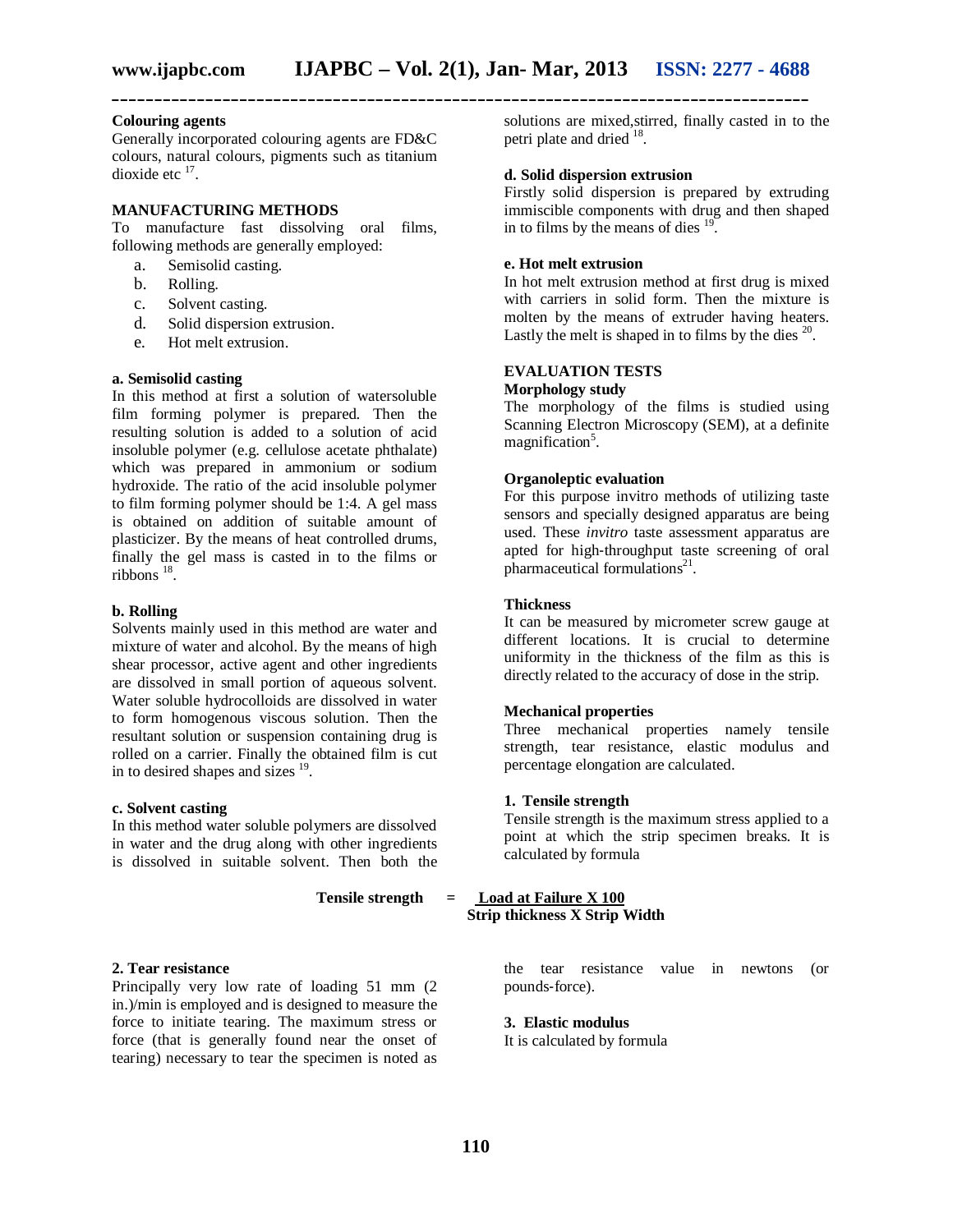| Elastic modulus $=$ | force at corresponding strain |                             |
|---------------------|-------------------------------|-----------------------------|
|                     | Cross sectional area $(mm2)$  | <b>Corresponding strain</b> |

# **4. Percentage elongation**

It is calculated by formula

**% Elongation = Increase in length of strip x 100 Intial length of strip**

**\_\_\_\_\_\_\_\_\_\_\_\_\_\_\_\_\_\_\_\_\_\_\_\_\_\_\_\_\_\_\_\_\_\_\_\_\_\_\_\_\_\_\_\_\_\_\_\_\_\_\_\_\_\_\_\_\_\_\_\_\_\_\_\_\_\_\_\_\_\_\_\_\_\_\_\_\_\_\_\_\_\_**

# **5. Folding endurance**

It is determined by folding the films of uniform cross sectional area and thickness at the same place repeatedly until it breaks.

# **Swelling property**

Each film sample is weighed and placed in a preweighed stainless steel wire mesh. Then the mesh containing film sample is submerged into 15ml medium (simulated saliva solution) in a plastic container. Increase in the weight of the film was determined at preset time interval until a constant weight was observed.

Degree ofswelling = 
$$
\frac{W_t - W_0}{W_0}
$$

Where,  $W_t$  is weight of film at time t, and  $W_0$  is weight of film at time  $zero^{22}$ .

#### **Disintegration time**

It is determined visually in a glass dish of 25ml distilled water with swirling every

10 sec. The disintegration time is the time when the film starts to break or disintegrates. Normally disintegration time for fast dissolving oral films is  $5-30 s^{23}$ .

#### **Dissolution test**

Dissolution testing can be performed in simulated saliva solution or pH 6.4 phosphate buffer using the standard basket or paddle apparatus described in any of the pharmacopoeia at 37±0.5°C. Samples are withdrawn at regular time intervals and analyzed by UV-Visible spectrophotometer <sup>5,24</sup>.

#### **CONCLUSION**

The growing success and popularity of fast dissolving oral film recently in global market is evidence to the need for effective taste masked, "without water" pharmaceutical formulations. Fast dissolving oral films being a natural evolution of fast dissolving drug delivery systems have prominent advantages over conventional dosage forms and orally disintegrating tablets. Due to their immense importance during the emergency cases such as allergic reactions and high patient compliance, fast dissolving oral films have evolved as consumer friendly dosage forms. So many of the pharmaceutical companies are launching this technology as these films can be manufactured through non-sophisticated, uncomplicated equipment and procedures. Due to these, fast dissolving films have economically feasible developmental futuristic opportunities.

| <b>Product</b>                         | <b>Manufactured by</b>     | <b>Indication</b>                  |
|----------------------------------------|----------------------------|------------------------------------|
| Caffeine films                         | Dow chemical company       | CNS stimulant.                     |
|                                        |                            |                                    |
| Dextromethorphan fast dissolving films | Hughes medical corporation | Anti-tussive agent.                |
| Ondansetron                            | Labtec Pharma              | Postoperative nausea and vomiting. |
| Rapidfilms <sup>®</sup>                |                            |                                    |
| Methylcobalamin fast                   | Hughes medical corporation | Peripheral neuropathy,             |
| Dissolving films                       |                            | Diabetic neuropathy.               |
| Chloraseptic <sup>®</sup>              | Innozen Inc                | Minor irritation, pain and         |
| Relief strips™                         |                            | sore throat.                       |
| Folic acid fast                        | Huges Medical Corporation  | Anaemia.                           |
| Dissolving films                       |                            |                                    |
| Triaminic                              | Novartis Pharmaceuticals   | Nasal decongestant.                |
| Thin Strips <sup>®</sup>               |                            |                                    |
| Diphenhydramine                        | MonoSolRX                  | Antihistaminic.                    |
| Hydrochloride films                    |                            |                                    |

**Some of the examples of marketed Fast Dissolving Oral Films**